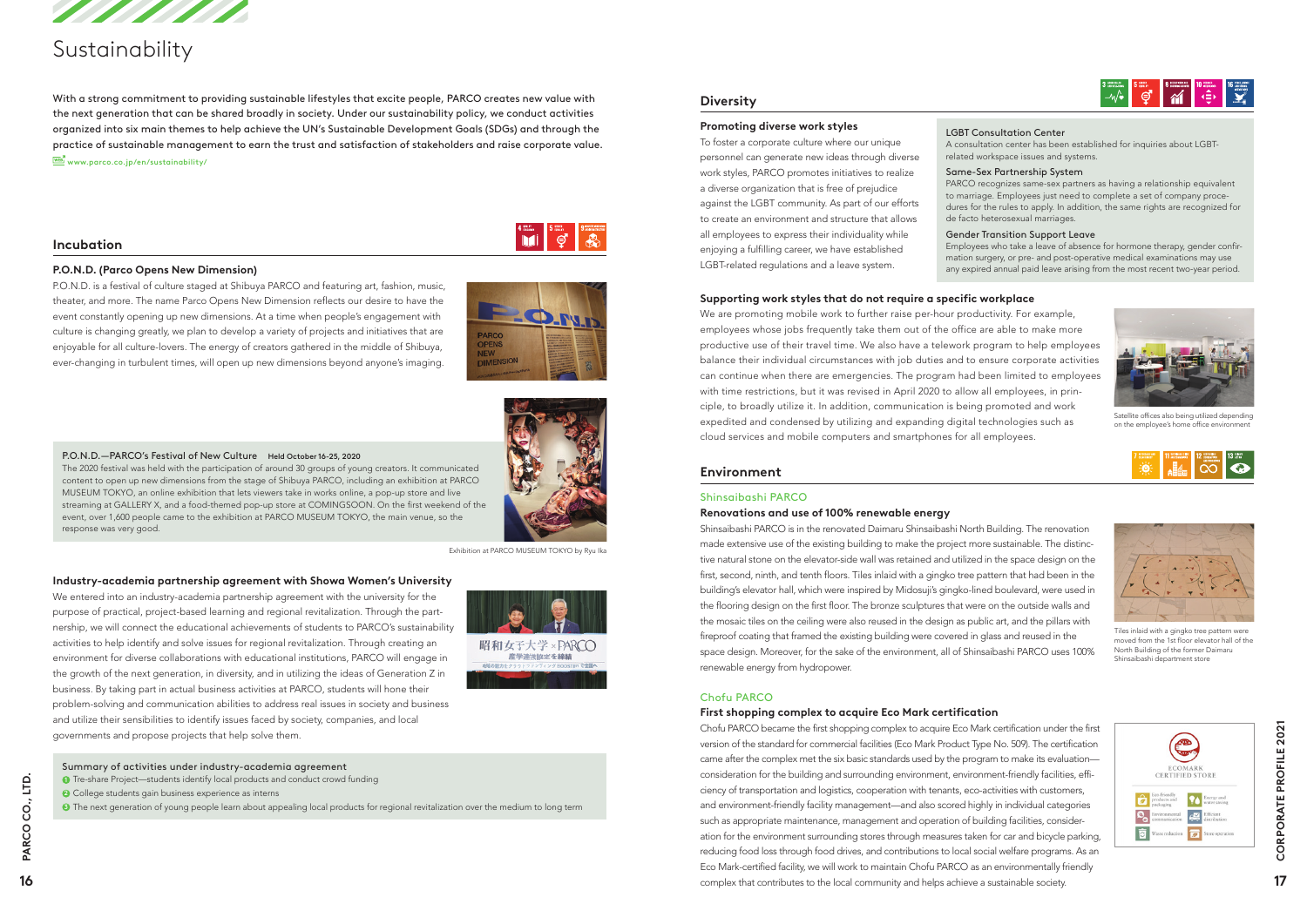### **Medium-term Business Plan (FY2021-2023)**

We plan to incorporate sustainability into all corporate activities and promote projects while integrating sustainability with corporate strategy and to co-create in collaboration with the next generation, local communities and all other stakeholders to further develop our businesses. Guided by a sustainability policy of "Connecting diverse individualities and sensibilities and co-creating exciting, sustainable lifestyles with the next generation," we will promote activities in six main themes to also help achieve the SDGs

## **Local Communities**



#### BOOSTER

#### **#Stand By Tohoku and Shizuoka MIRUI Project cheering each other on**

BOOSTER, a cloud funding service, provides a mechanism for people and organizations with specific aspirations to raise funds from individuals via the Internet. It gives a boost to fledgling projects by joining together the online and real worlds, including collaborations with PARCO stores, and sends these creative challenges out into the world. #Stand By Tohoku was launched in October 2020, ten years after the Great East Japan Earthquake, and provides support for local products from Tohoku's six prefectures. The Shizuoka MIRUI Project was started in January 2020 and supports new projects and solutions for business owners in Shizuoka Prefecture. These two programs mutually assist one another and cheer each other on to further accelerate consumption in support of their respective regions.

#### Project No. 1 Shizuoka MIRUI Project

As a part of the Matsumoto Machinaka Art Project 2021 organized by Matsumoto City, Matsumoto PARCO opened a public museum, PARCO de Museum, using all of its top floor (the sixth floor) and rooftop, one of the very few museums in a shopping center in Japan. It will be open until February 2022 to host art exhibitions curated by Matsumoto City Museum of Art, whose main facility will be closed for a year for major renovations. With concerns about the impact on tourism from the museum's closure, we plan to publicize art and culture from PARCO de Museum to generate opportunities for creation, communication, visits, and purchases from the stage of Matsumoto, a city rich in history and culture. And with the motivation to travel and shop lagging due to the prolonged impact of the COVID-19 pandemic, we will create opportunities to honor art throughout the city to provide added value to the experience of shopping in real locations, create new flows of people, including tourists, and help enliven the downtown area. tue from PARCO de Museum of generate operations, create new flow of people, including tour-<br>and purchase from the data of Matsum oto, a sity rich in history and culture. And with the PARCO de Museum of Arts<br>motivation to t

#### Launched: January 2020

- Members: Shizuoka PARCO, Matsuzakaya Shizuoka, The Shizuoka Shimbun and Shizuoka Broadcasting System and Crowd Funding BOOSTER
- Initiatives: Stores (Shizuoka PARCO, Matsuzakaya Shizuoka) and media (Shizuoka Shimbun/ Shizuoka Broadcasting Company) provide advertising assistance to lead selected projects to success.
- Listings: 19 projects listed (as of February 26, 2021)



### Project No. 2 #Stand By Tohoku

#### Launched: October 2020

- Members: Tohoku Standard Market (KANEIRI CO., LTD.), Sendai PARCO and Crowd Funding BOOSTER
- Initiatives: Direction is provided from a unique standpoint for traditional crafts and local products spotlighted by Tohoku Standard Market. The store (Sendai PARCO) also provides advertising assistance for publicity that reaches Tohoku and all of Japan.
- Listings: 3 projects listed (as of February 26, 2021)





#### Matsumoto PARCO

#### **PARCO de Museum: A Collaboration between Matsumoto City Museum of Art and Matsumoto PARCO**



PARCO de Museum Matsumoto City Museum of Art at Matsumoto PARCO Matsumoto PARCO 6th floor, rooftop





#### **Cultural value creation**

We will generate cultural value for the future and propose rich, sustainable lifestyles that allow for appreciation of this value

#### **D&I and fulfilling work**

We will create places where diverse personnel can flourish as we work to fully embody the values of diversity and inclusion

#### **For a carbon-free society**

We will collaborate with the other companies around us, starting with our partners, to help achieve a decarbonized society

# **With the next generation**

We will promote incubation/innovation for a new era with people full of creativity and vitality

# **Increasing local appeal**

We will actively participate in the community and through maintaining safe and secure environments help raise the appeal of local neighborhoods and districts

# **Co-creation with stakeholders**

We will strengthen partnerships with stakeholders, including creators, tenants, and customers